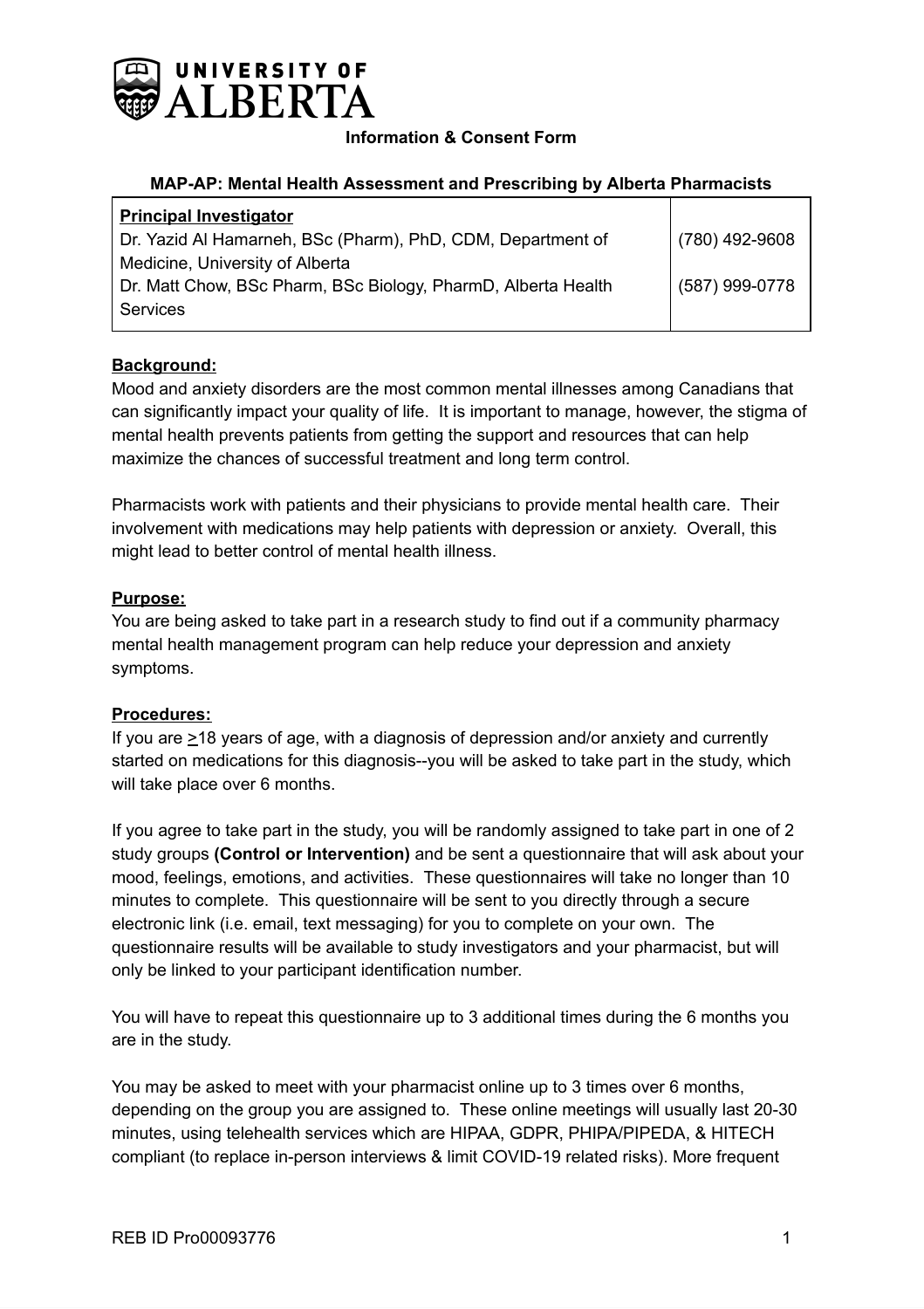

online meetings may be requested if your pharmacist thinks it is clinically important and/or you may receive a courtesy phone call after changes to your medications.

If assigned to the **Intervention Group**, in addition to standard physician and pharmacist care, the pharmacist will review and discuss with you about your medications, diet, physical activity, sleep, mental health, behaviour and other relevant topics in order to measure your depression and/or anxiety.

To help you achieve your goals, the pharmacist will work with you and your physician to improve the management of your depression and/or anxiety. This may involve the pharmacist prescribing medications or adjusting medication doses, ordering lab work, or making the referral with your physician to see a psychologist and/or psychiatrist.

Your physician will receive a letter from the pharmacist to let him/her know you agreed to participate in this study. The letter will also contain detailed information of what the study is about.

If assigned to the **Control Group**, you will continue to receive standard care from your pharmacist and physician. In both groups, you will also receive a brochure from Alberta Health services Access mental health with contact information for additional mental health resources available in Calgary.

# **Possible Benefits:**

The pharmacist delivered program may help you reduce your depression and/or anxiety symptoms by:

- Using assessment skills and training in Major Depression Disorder and Generalized Anxiety Disorder to identify needs to adjust your medication dose, stop, and/or prescribe additional medications, if needed.
- Being available to follow-up on these medication changes in person and/or over the phone.
- Working closer with your physician to improve your medication treatment and management of your depression and/or anxiety
- Discuss with you and your physician to make the referral to a psychiatrist and/or psychologist, if needed
- Provide you additional information and resources to help you understand your medications.

Our hope is that this study shows how pharmacists can be used to improve your depression and/or anxiety care.

### **Possible Risks:**

Overall, the main risks that may occur from your participation in this study may include: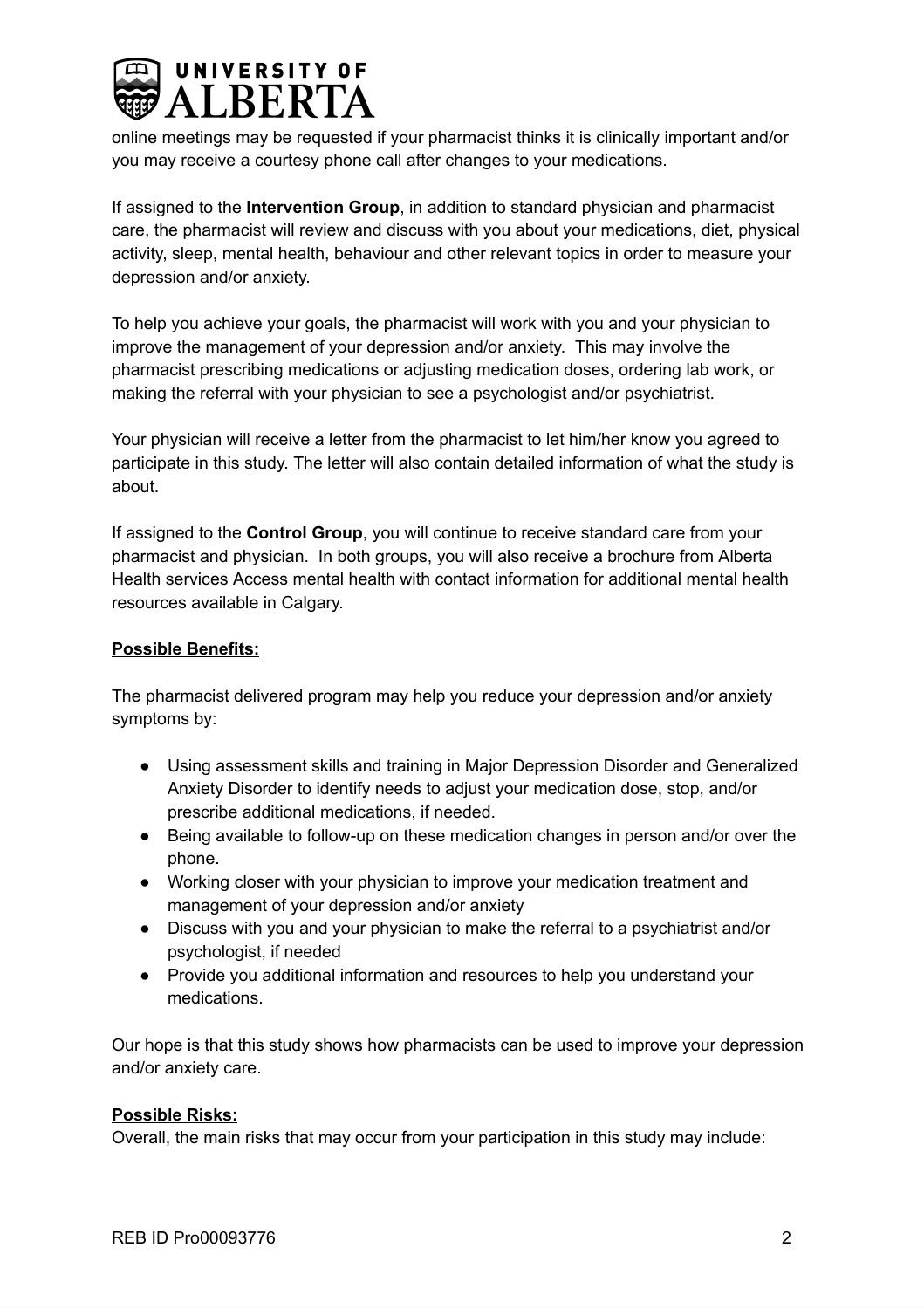

- Side effects that occur with medication dose changes and may vary depending on the medication used, the most common being:
	- Nausea
	- Increased appetite and weight gain
	- Altered sex drive
	- Fatigue and drowsiness
	- Trouble sleeping
	- Dry mouth
	- Blurred vision
	- Constipation
- Time spent for additional in-person or telephone pharmacy visits and/or follow-ups
- Having to go for additional blood tests (only if required)
- Medication costs if changes to your medication therapy are prescribed

While we hope your depression and/or anxiety is managed effectively, they may not be reduced by the end of the study. Being assigned to the Control group, you will be receiving the same

## **Confidentiality:**

Your questionnaire results and types of pharmacist interventions will be the only information, from you and your pharmacist, that the research team will be collecting. This will be submitted electronically through a secured link to the research team. This information will only be attached to your study participant number and no information that could identify you will be collected.

This information will not be released unless we are required to do so by law or revealed outside the research office (which is in a secure area). No information that could identify you will be included in any report published from the study. The University of Alberta requires us to keep data from the study for five years. If you withdraw from the study, your data will not be destroyed. The Health Research Ethics Board has authorized us to use the data for this study only. Any future use of the data requires additional ethics approval.

By signing the consent form you give permission to study staff to access your questionnaire and pharmacist intervention results.

### **Voluntary Participation, Post-Participation, and/or Decision to Withdrawal:**

You do not have to take part in the study at all and you can quit at any time during the study. If your pharmacist identifies a risk which may affect your choice to continue in the study, we will let you know as soon as possible and discuss your options to continue or withdraw.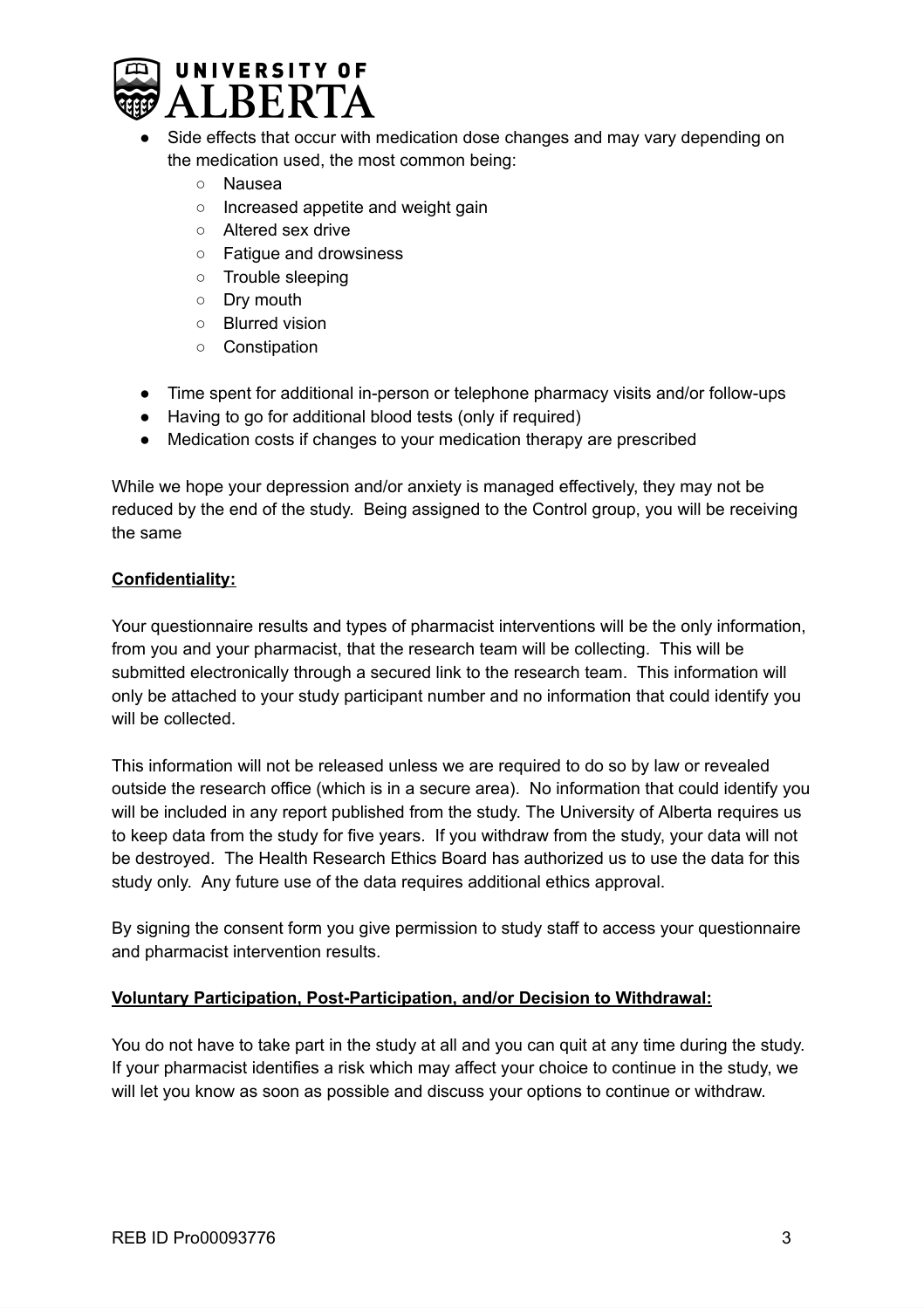

If you choose to not take part in this study at any time and/or you complete your participation in the study, the quality of your care will not be affected, and you can continue to receive the same level of care or receive similar care as the intervention group, from your pharmacist.

## **Reimbursement of Expenses:**

You will not be paid for participating in this study.

## **Contact Names and Telephone Numbers**

If you have any concerns about any aspect of this study, please contact the University of Alberta Health Research Ethics Board at (780) 492-2615. This office is not connected with the researchers setting up this study.

You may also contact Dr.Yazid Al Hamarneh (Primary Investigator) (780) 492-9608 or Dr.Matt Chow (Primary Investigator (587) 999-0778